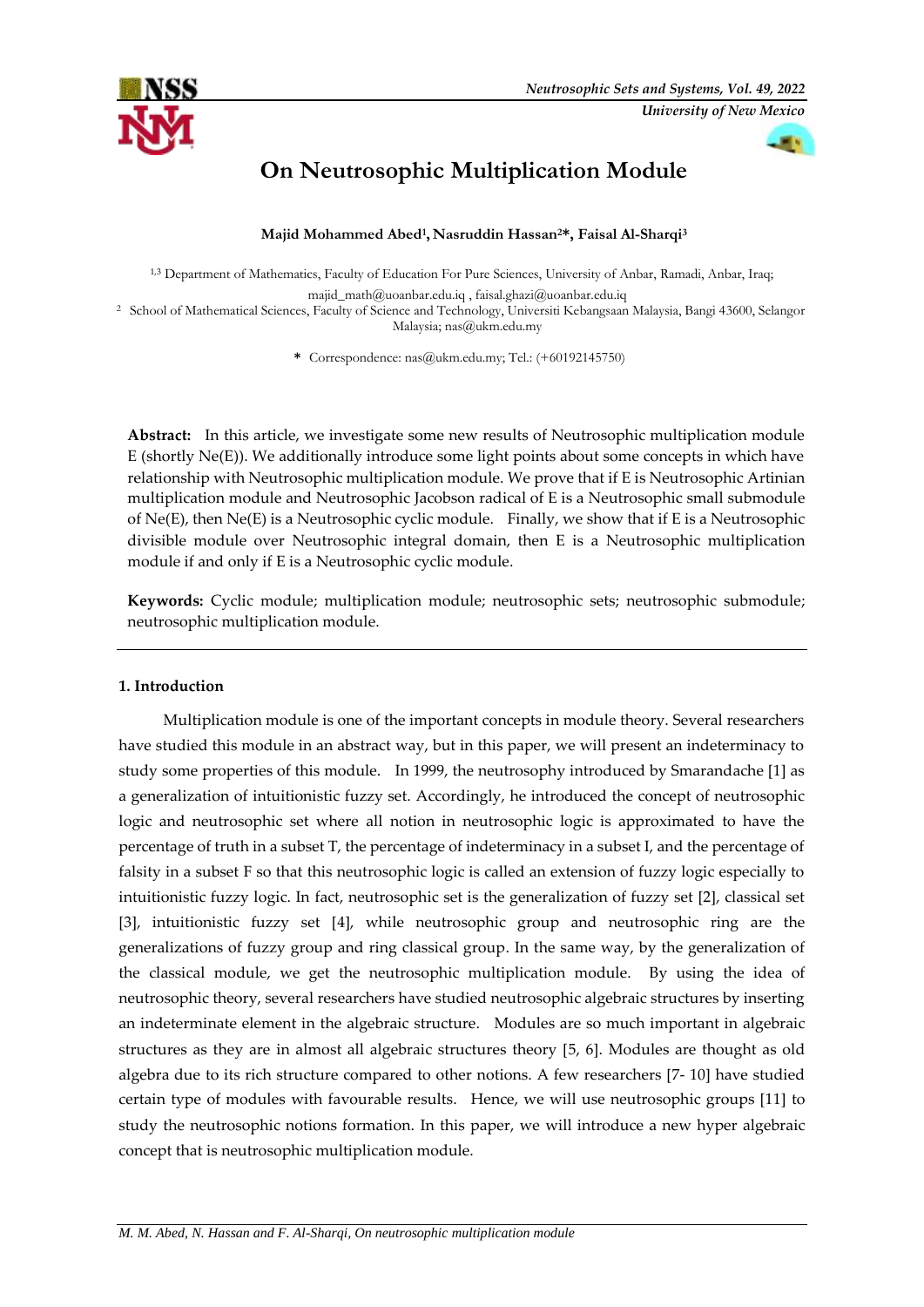The paper is organized as follows. After the literature review in section 1, the preliminaries are reviewed in section 2. The neutrosophic multiplication module is introduced in section 3 along with several relevant section 3, and conclusion in section 4.

## **2. Preliminaries**

In this section, we recall some definitions to be used in this paper.

**Definitional 2.1** [12] Suppose that *T* is a commutative ring with unity. We say that *E* is a *T-module*

if:

 $T \times E \rightarrow E(r, v) \rightarrow rv$  such that *E* is a commutative group with *T* and satisfies the following.

1.  $(rv_1)v = r(v_1v)$ 2.  $(r_1 + r_2)v = r_1v + r_2v$ 3.  $r(v_1 + v_2) = rv_1 + rv_2$ 4.  $1, v = v = v, 1$ 

**Definition 2.2** [12] A subset  $E_1$  is called the submodule of E ( $E_1 \le E$ ) if closed with (+) and scalar multiplication, that is

- (\*)  $a + b \in E_1$ ,  $\forall a, b \in E_1$
- (\*)  $r a \in E_1$ ,  $\forall r \in T$ ,  $a \in E_1$

**Definition 2.3** [13] Let *U* be a universal set. The *neutrosophic U*, in short *Ne (U)* is defined as

*H*={( $\xi$ ,  $t$ <sub>*H*</sub>( $\xi$ ),  $i$ <sub>*H*</sub>( $\xi$ ),  $f$ <sub>*H*</sub>( $\xi$ ) : $\xi$  ∈ *U*} ∋  $t$ <sub>*H*</sub>,  $i$ <sub>*H*</sub>,  $f$ <sub>*H*</sub> : *U*→[0, 1].

**Remark 2.4**  $t_H$  denotes the percentage of truth,  $i_H$  denotes the percentage of indeterminacy and  $f_H$ denotes the percentage of falsity.

**Remark 2.5**  $V^U$  denotes the set of all neutrosophic subsets of  $U$ .

**Definition 2.6** [13] Let U be an initial universe and if we take  $Ne(H_1)$  and  $Ne(H_2)$  be two neutrosophic subsets of *U*. Then  $Ne(H_1)\subseteq Ne(H_2)$   $H_1 \subseteq H_2$  if and only if

$$
t_{\text{Ne}}(H_1) \leq t_{\text{Ne}}(H_2), \, i_{\text{Ne}}(H_1) \leq i_{\text{Ne}}(H_2), \, f_{\text{Ne}}(H_1) \geq f_{\text{Ne}}(H_2).
$$

**Definition 2.7** [13] Let  $(T, +, .$  ) be a ring and let  $Ne(T)$  be a neutrosophic set by *T* and *I*. So  $Ne(T) = {T(I), +, .}$  is a neutrosophic ring.

i.e. the set  $\langle T \cup I \rangle = \{t_1 + t_2 I : t_1, t_2 \in T\}$  is a neutrosophic ring generated by *T* and *I* with operation of *T* such that *I* represented the percentage of determinacy.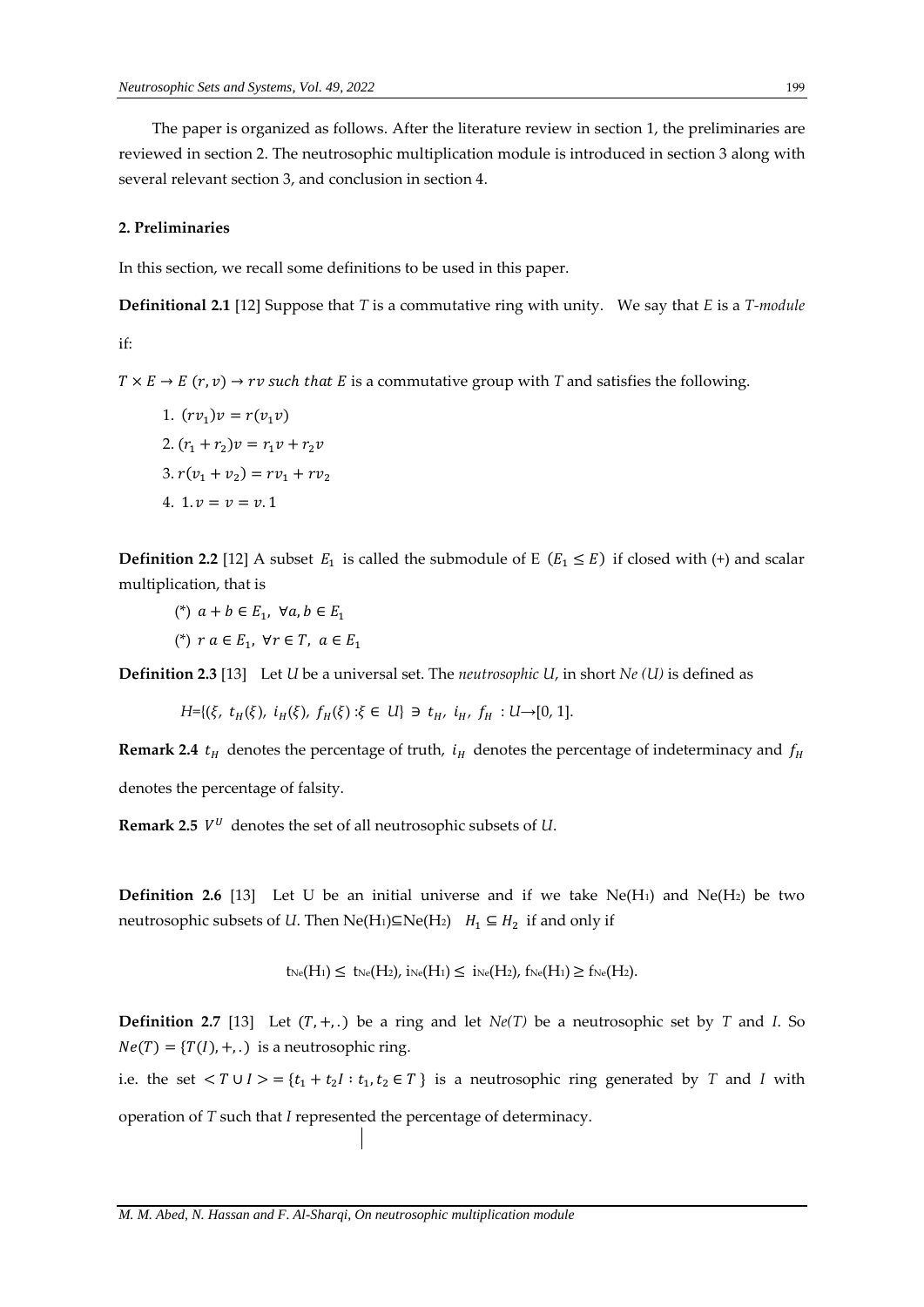**Definition 2.8** [13] If we have N<sub>1</sub>e(T) as a neutrosophic ring and if we take N<sub>2</sub>e(T) as a subset of  $N_1e(T)$ , we define  $N_1e(T)$  as a neutrosophic subring precisely when

1)N2e(T)≠φ

2)N2e(T) itself is a neutrosophic ring.

3)  $N_2e(T)$  must has a proper subset which is a ring.

We know that if  $Ne(T)$  is a neutrosophic ring and such that *J* is an ideal of *T*. Hence  $Ne(J)$  is called the neutrosophic ideal of neutrosophic ring *T* if :

$$
j_1 - j_2 \in Ne(J) \ni j_1 \in Ne(j) \text{ and } j_2 \in Ne(J).
$$
  
*ri*, *jr*  $\in Ne(J) \ni r \in Ne(T) \text{ and } j \in Ne(J).$ 

**Definition 2.9** [14]. Let  $(E, +,.)$  be a module over the ring *T*. Then  $(E(I), +,.)$  is called a weak neutrosophic module over the ring *T*, and it is called a strong neutrosophic module if it is a module over the neutrosophic ring *T*(*I*).

**Definition 2.10** [15]. Let P={ $(t_p(\eta), i_p(\eta), f_p(\eta))$ :  $\eta \in R$ } be an Ne(R). Then P is called a neutrosophic ideal of R if it satisfies the following conditions  $\forall$   $\eta$ ,  $\theta$  ∈ R *Ne*(*E*) be a neutrosophic of module over *Ne*(*T*). Then any neutrosophic subset *Ne(K)* of *Ne(E)* is called neutrosophic submodule if:

- (1)  $tr(\eta \theta) \geq tr(\eta) \wedge tr(\theta)$
- (2) i<sub>P</sub>( $\eta$ - $\theta$ ) $\geq$  i<sub>P</sub>( $\eta$ )  $\text{Air}(\theta)$
- (3) f<sub>P</sub>( $\eta$ - $\theta$ ) $\leq$  f<sub>P</sub>( $\eta$ )  $V$ f<sub>P</sub>( $\theta$ )
- (4)  $tr(\eta \theta) \geq t_p(\eta) \vee t_p(\theta)$
- (5) i<sub>P</sub>( $\eta \theta$ )≥i<sub>p</sub>( $\eta$ ) Vi<sub>p</sub>( $\theta$ )
- (6) f<sub>P</sub>( $\eta \theta$ ) ≤f<sub>p</sub>( $\eta$ )  $\Lambda$ f<sub>p</sub>( $\theta$ )

Note that any neutrosophic set *Ne(K)* in *E* is called a neutrosophic submodule if

$$
K(0) = U : t_k(0) = 1, i_k(0) = 1 \text{ and } f_k(0) = 0.
$$
  

$$
K(a + b) \ge k(a) \land k(b) \text{ a, } b \in E :
$$
  

$$
t_k(a + b) \ge t_k(a) \land t_k(b), i_k(a + b) \ge i_k(b) \text{ and } f_k(a + b) \le f_k(a) \lor f_k(b).
$$
  

$$
k(r a) \ge k(a), a \in E, r \in T :
$$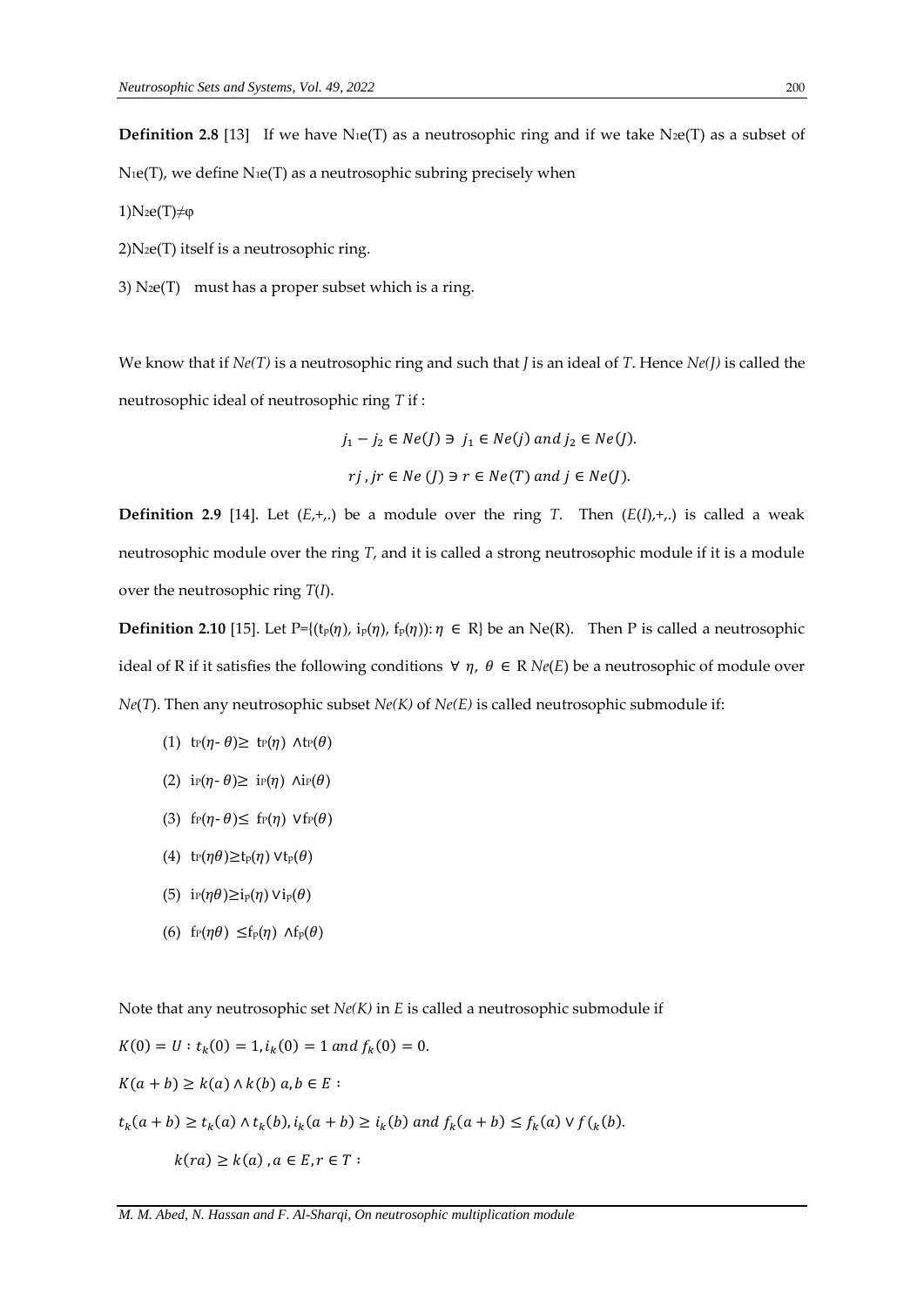$t_k(r a) \ge t_k(a), i_k(r a) \ge i_k(a)$  and  $f(r a) \le f(a)$ .

**Remark 2.11** More details on neutrosophic module and neutrosophic submodule are discussed by Ameri [16].

## **3. Neutrosophic Multiplication Module**

In this section, we define the concept of a neutrosophic multiplication module over a neutrosophic ring. We investigate and obtain some results on the relationship between neutrosophic multiplication module and other concepts.

**Definition 3.l** Let *E* be a neutrosophic *T-module*. Then *E* is called the neutrosophic multiplication module in case for every  $Ne(K)$  of  $Ne(E)$ ,  $\exists$   $Ne(I)$  an neutrosophic ideal of  $Ne(T)$  such that

$$
Ne(K) = Ne(J) Ne(E).
$$

Here, we consider neutrosophic multiplication module *E* over neutrosophic invariant rings *Ne(T)*. **Definition 3.2** A ring *T* is called the neutrosophic invariants ring if every right (left) neutrosophic ideal is a neutrosophic ideal *Ne(J).*

**Theorem 3.3** Let *E* be a neutrosophic multiplication module *Ne(E)* over neutrosophic ring *T*. If *K* is a neutrosophic submodule of *Ne(E)* such that

$$
Ne(K)\cap Ne(E)Ne(J) = Ne(K)Ne(J)
$$

and *Ne(J)* is a neutrosophic ideal of *Ne(E)*, then *Ne(K)* is a neutrosophic multiplication module.

*Proof:* 

Let  $Ne(H) \leq Ne(K)$ . Since Ne(E) is a neutrosophic multiplications module, there exists a

 $Ne(J)$  of  $Ne(T)$  ∋  $Ne(H)$  =  $Ne(E)$   $Ne(J)$ .

*We have Ne(K)* ∩ *Ne(E) Ne(I)* = *Ne(K) Ne(I)*.

Then

$$
Ne(H) = Ne(E)Ne(J) \subseteq Ne((K) \cap Ne(E)Ne(J))
$$
  
= Ne(K)Ne(J) \subseteq Ne(E)Ne(J)  
= Ne(H)

Thus

 $Ne(H) = Ne(K)Ne(J)$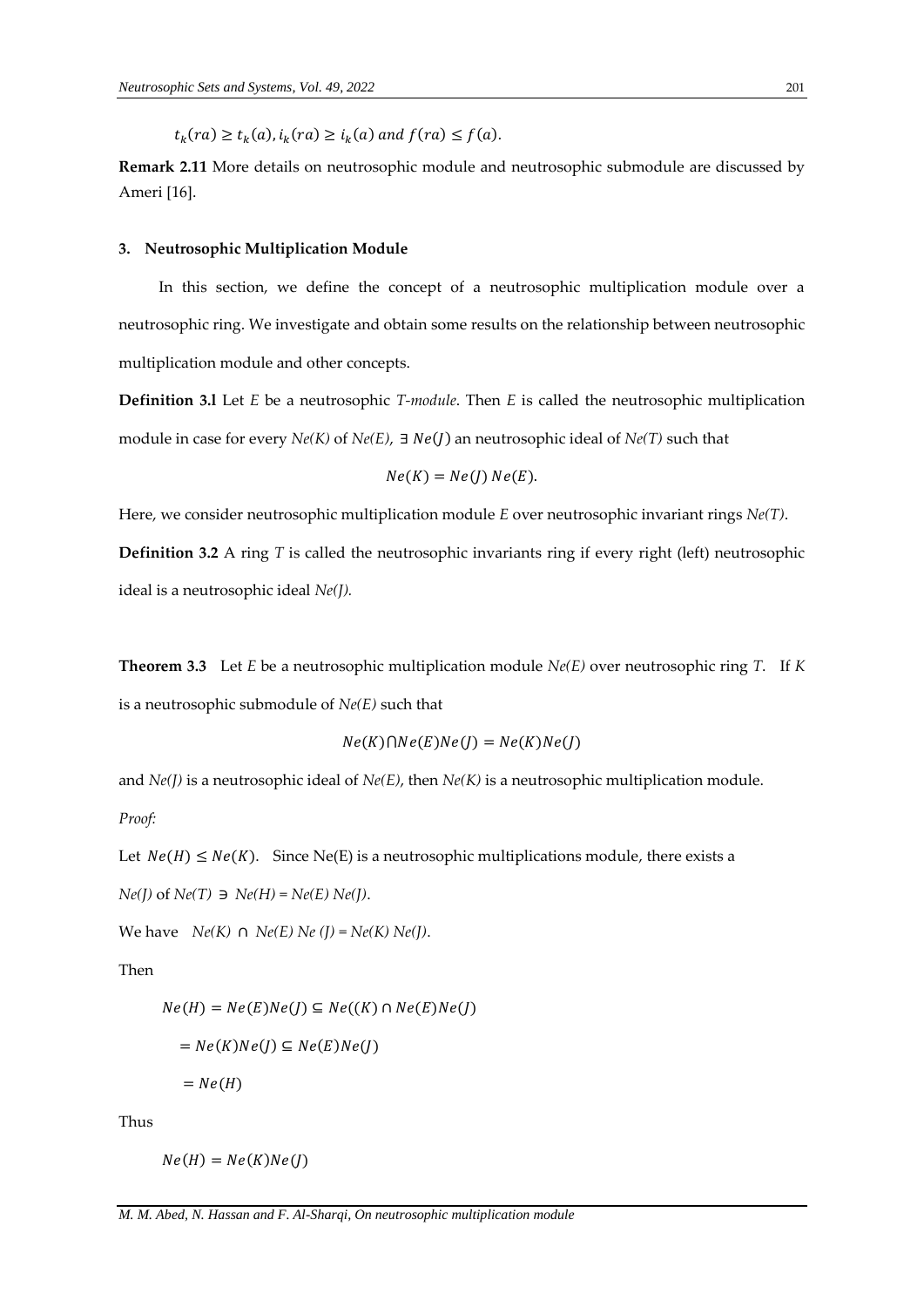Hence *K* is a neutrosophic multiplication module.

**Definition 3.4** A *T*-module *E* is called neutrosophic cyclic module if  $Nec(E) = Ne(E)x(I) \ni x(I)$  is a neutrosophic  $(x(I) = y + ZI)$ .

**Theorem 3.5.** Let *E* be a neutrosophic multiplication module over neutrosophic ring *T* and let *J* be a neutrosophic maximal ideal of *T*. Then  $\frac{Ne(E)}{Ne(E)Ne(J)}$  is a neutrosophic cyclic module with at most two neutrosophic submodules and *Ne(E)*=*Ne(E)Ne(J)* or *Ne(E)Ne(T)* is a neutrosophic maximal submodule of *Ne(E)*.

#### *Proof:*

We know that  $\frac{Ne(E)}{Ne(E)Ne(J)}$  is a neutrosophic multiplication module over simple neutrosophic ring of T  $\frac{T}{J}\bigg($  Ne  $\Big(\frac{T}{J}\Bigg)$  $\binom{T}{J}$ . If  $\frac{Ne(E)}{Ne(E)Ne(I)}$  = 0, then the  $\frac{Ne(E)}{Ne(E)Ne(I)}$  is a cyclic with only one neutrosophic submodule. If  $\frac{Ne(E)}{Ne(E)Ne(I)} \neq 0$  then  $Ne(E)Ne(J)$  is a neutrosophic maximal submodule of neutrosophic module *E* (*Ne*(*E*)). Note that  $\frac{Ne(E)}{Ne(E)Ne(J)}$  is a neutrosophic cyclic module having only two neutrosophic submodules.

**Theorem 3.6** Let *T* be a neutrosophic ring with commutative neutrosophic multiplication ideals, *Ne(E)* be a neutrosophic multiplication *T*-module and *J* be a neutrosophic maximal ideal of *Ne(T)*. If *J*  does not contain neutrosophic annihilator of any neutrosophic cyclic submodule of *Ne(E)*, then *Ne(K)* = *Ne(K) Ne(J)* for every neutrosophic cyclic submodule of *Ne(E).*

## *Proof:*

Suppose that *K* be a neutrosophic cyclic submodule of neutrosophic module *E*, i.e. *Ne(K)* ≤ *Ne(E)*. We have  $Ne(r)(Ne(K)) \nsubseteq J$  where *J* is a neutrosophic maximal ideal, and  $T = J + Ne(r)(Ne(K))$ .

Thus

$$
Ne(K) = Ne(K) Ne(T)
$$
  
= Ne(K) (Ne(J) + Ne(r)(Ne(K))  
= Ne(K) Ne(J) + Ne(K)Ne(r)(Ne(K))  
= Ne(K) (Ne(J).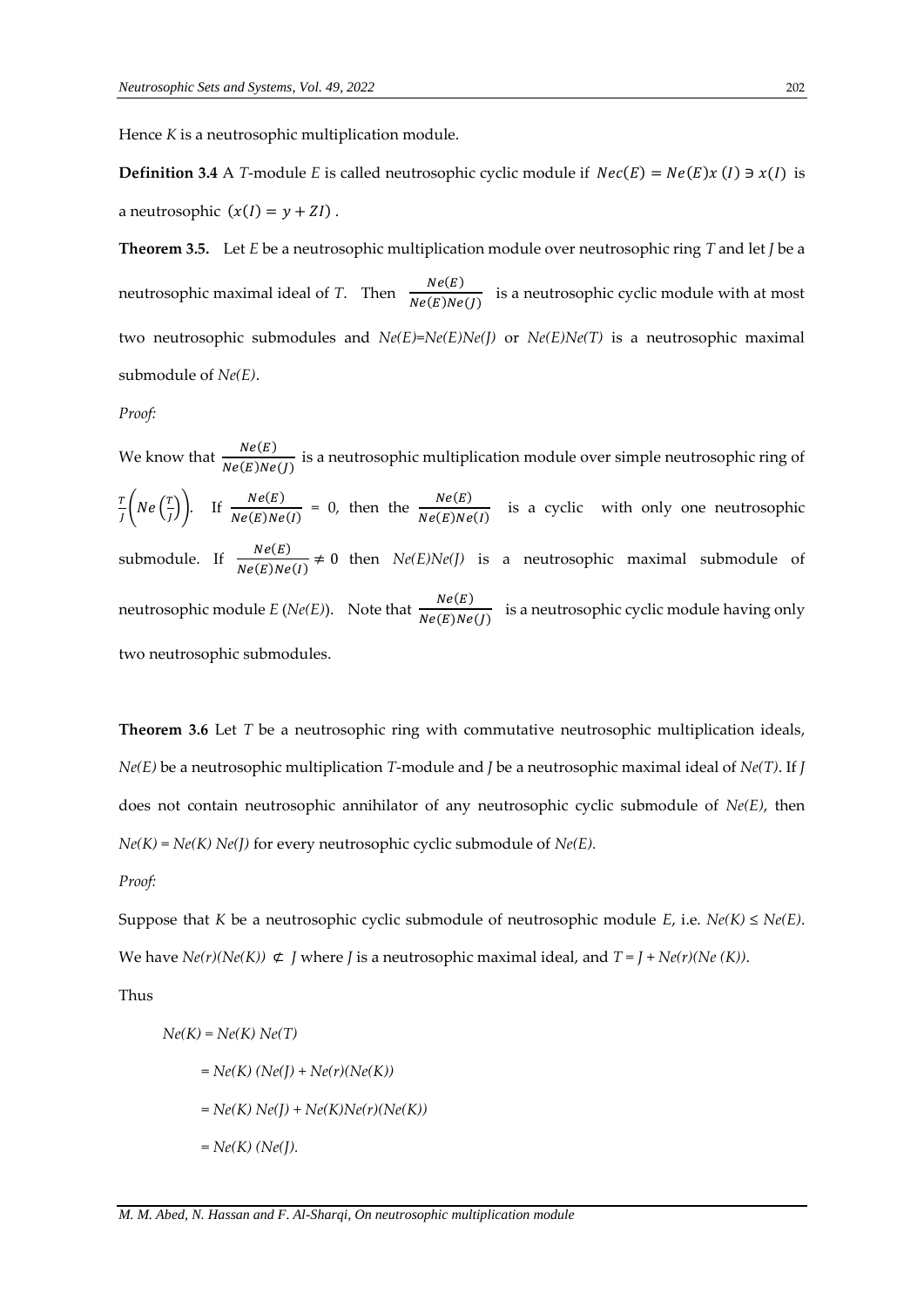**Corollary 3.7** For a neutrosophic module *E* over a neutrosophic ring, if for every neutrosophic submodule K of a neutrosophic module  $E(Ne(K) \leq Ne(E))$ , there exists a set  $\{k_i\}$ ;  $i \in I$  of neutrosophic ideals of *T* such that  $Ne(K) = \sum_{i \in I} Ne(K_i)$  and  $Ne(K_c) = Ne(E)Ne(J)$ ;  $i \in I$ , then *E* is a neutrosophic multiplication module.

#### *Proof:*

Suppose that  $Ne(K)$  is a submodule of  $Ne(E)$ . There exists  $Ne\{k_i\}$  and  $Ne(J_i)$  of

 $Ne(T) \ni Ne(Ki) = \sum Ne(k_i)$  and  $K_i = Ne(E)Ne(J)\forall i \in I$ .

Let  $Ne(I) = \sum Ne(I_i)$ .

Hence

$$
Ne(K) = \sum Ne(K_i) = \sum Ne(E)Ne(J_i) = Ne(t)(\sum Ne(J_i))
$$

$$
= Ne(E)Ne(J).
$$

Thus *E* is a neutrosophic multiplication module.

Recall that a module *E* is called neutrosophic artinian module if *E* satisfy neutrosophic descending chain condition. *E* is neutrosophic divisible module if  $Ne(r)Ne(E) = Ne(E)$  for every  $0 \neq r \in Ne(T)$ .

**Theorem 3.8** Let *E* be n neutrosophic artinan multiplication module. Then if  $Ne(J(E))$  is a small neutrosophic submodule of *Ne(E)*, then *Ne(E)* is a neutrosophic cyclic module.

*Proof:*

Since  $\left(\frac{Ne(E)}{Ne(E)}\right)$  $\left(\frac{N\epsilon(L)}{N\epsilon(J(E))}\right)$  is a neutrosophic cyclic module over neutrosophic submodule *K* of neutrosophic module *E* (*Ne(K)* ≤ *Ne(E)*) ∋ *Ne(E)* = *Ne(K)* + *Ne(J(E))*, so *Ne(J(E))* is a small neutrosophic of *Ne(E)*  $(Ne(J(E)) \ll Ne(E))$ . Hence  $Ne(E) = Ne(K)$ . Then *E* is a neutrosophic cyclic module.

**Corollary 3.9** For a neutrosophic artinian multiplication module *E*, if *Ne(E)* is a neutrosophic finitely generated module, then *Ne(E)* is a neutrosophic cyclic module.

*Proof:*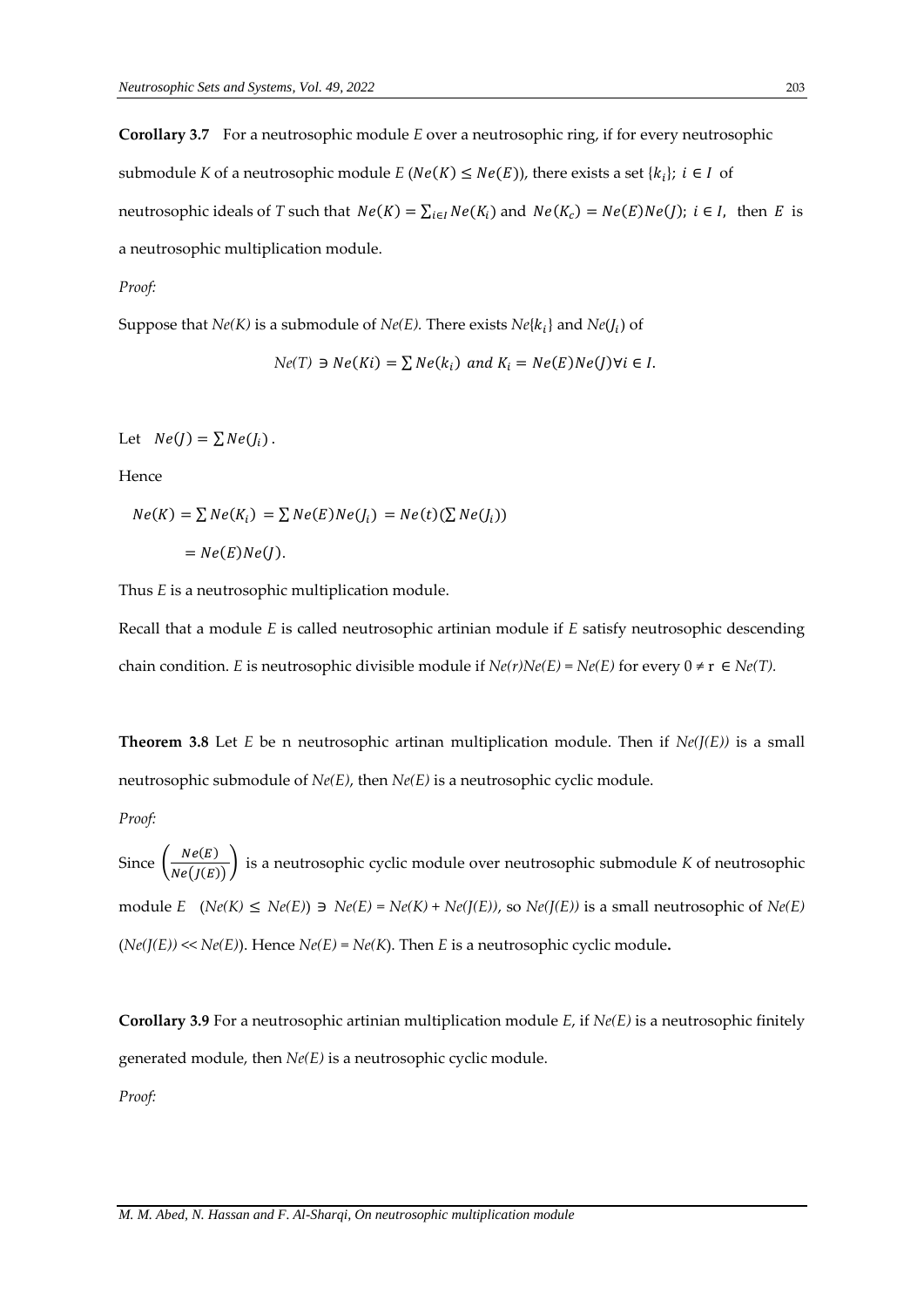Suppose that *E* is a neutrosophic finitely generated module. Then  $Ne(J(E))$  is a neutrosophic small submodule of  $Ne(E)$  ( $Ne(J(E)) \leq Ne(E)$ ). Thus from Theorem 3.8,  $Ne(E)$  is a neutrosophic cyclic module.

Note that a module *E* is called neutrosophic semi-prime submodule if for each  $Ne(r) \in Ne(T)$ ,  $Ne(x)$  $\in$  *Ne(E)*, *Ne(s)*  $\in$  *Ne(Z<sup>+</sup>)* with *Ne (r<sup>k</sup>) Ne (x)*  $\in$  *K* implies that *Ne (r) Ne (x)*  $\in$  *Ne(K)*.

**Proposition 3.10** Let *E* be a neutrosophic multiplication module. Then *K* is a neutrosophic semi-prime submodule of *E* if and only if *Ne(r) Ne(K)* = *Ne(K)*.

*Proof:*

⇒

We know that  $Ne(k) \subseteq Ne(r)$  ( $Ne(K)$ ), where K is a neutrosophic submodule of E. Suppose that K is a neutrosophic semi-prime submodule of *E* and let  $Ne(a) \in N(r)$  ( $Ne(K)$ ). Thus, for some  $k \in \mathbb{Z}^+$ ;  $(Ne(a))$ <sup>k</sup> ⊆ *Ne*(*K*). Now for some *Ne*(*a*) ∈ *Ne*(*K*) and *Ne*(*K*) being a neutrosophic semi-prime submodule, we then obtain  $Ne(K) = Ne(r)$  ( $Ne(K)$ ).

⇐

Suppose that *Ne(r)* / *Ne(K)* = *Ne(k)* and let  $(Ne(a))^n \subseteq Ne(K)$ ;  $n \in \mathbb{Z}^+$ . Therefore some *Ne(a)*  $\in$ *Ne(K)*. Thus, we get *Ne(K)* to be a neutrosophic semi-prime submodule of Ne(E).

**Corollary 3.11** Let *E* be a neutrosophic divisible module over neutrosophic integral domain. Then *E* is a neutrosophic multiplication module if and only if *E* is a neutrosophic cyclic module.

*Proof:*

⇒

It is clear that every neutrosophic cyclic module is neutrosophic multiplication module.

 $\leftarrow$ 

Assume that *E* is a neutrosophic multiplication module. Let  $0 \neq K$  be a neutrosophic submodule of *E*. So there exists a neutrosophic *Ne(J)* such that

$$
Ne(K) = Ne(J)Ne(E) = Ne(E)
$$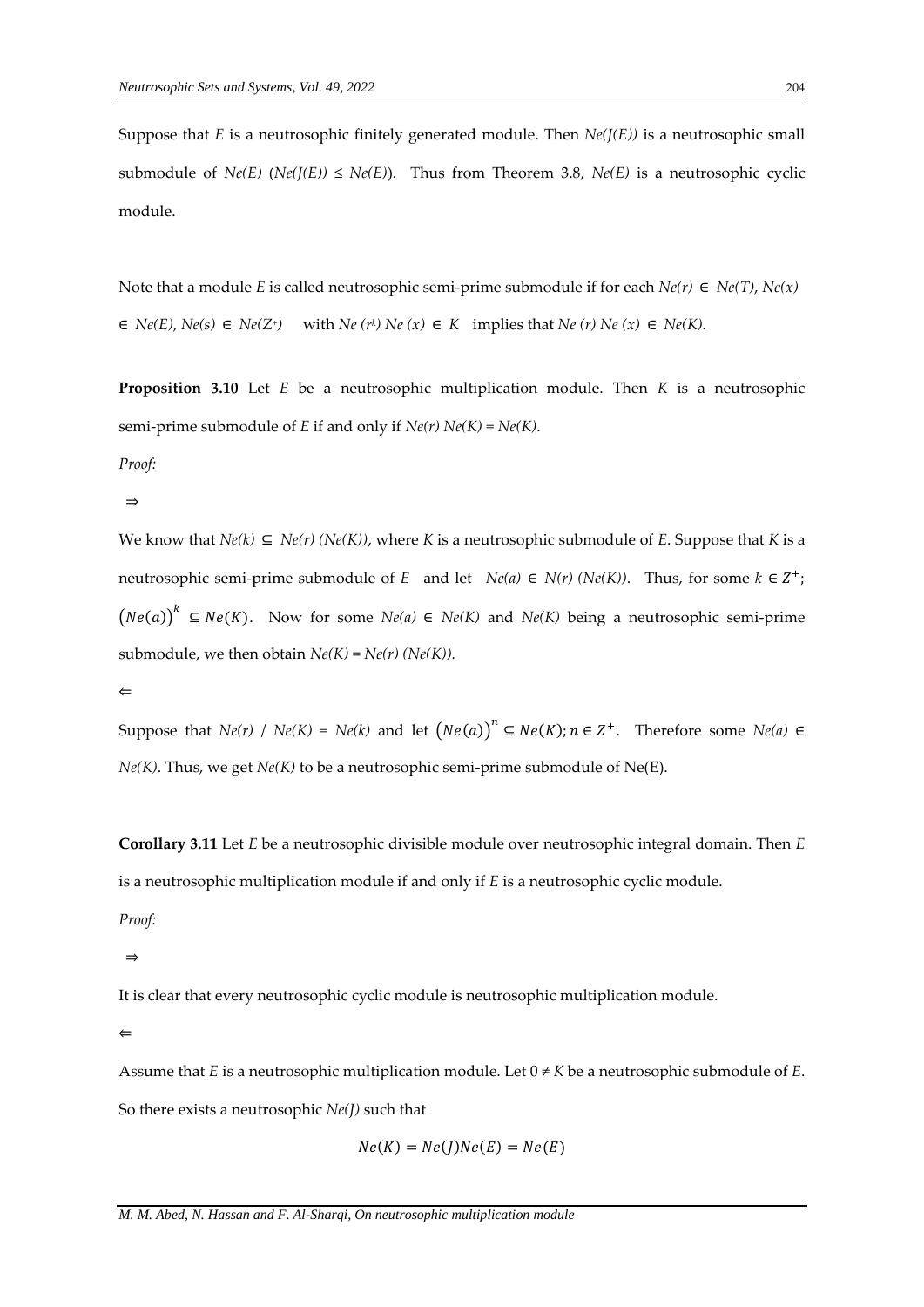**Definition 3.12** Let *U* be an initial universe. If  $Ne(H_1)$  and  $Ne(H_2)$  are two neutrosophic subsets of *U*, then  $Ne(s) = Ne(H_1) \cap Ne(H_2)$  is also neutrosophic defined as follows.

$$
t_{Ne(s)}(K) = min(t_{Ne(H_1)}(K), t_{Ne(H_2)}(K))
$$
  
\n
$$
I_{Ne(s)}(K) = min(I_{Ne(H_1)}(K), I_{Ne(H_2)}(K))
$$
  
\n
$$
f_{Ne(s)}(K) = min(f_{Ne(H_1)}(K), f_{Ne(H_2)}(K))
$$
  
\n
$$
\forall k \in U, t(K)_{Ne(H_1)}, I(K)_{Ne(H_1)}, f(K)_{Ne(H_1)} \in [0,1],
$$
  
\n
$$
\forall k \in U, t(K)_{Ne(H_2)}, I(K)_{Ne(H_2)}, f(K)_{Ne(H_2)} \in [0,1][1,0].
$$

**Theorem 3.13** Let *E* be a neutrosophic multiplication *T*-module and let *K* be a neutrosophic prime submodule of E. If  $K_1, K_2, ..., K_n$  are neutrosophic submodules of  $E$ , then the following are equivalent.

- $(1)$  *Ne*(*K<sub>i</sub>*) ⊆ *Ne*(*K*), 1 ≤ *j* ≤ *K Ne*(*K<sub>i</sub>*) ⊆ *Ne*(*K*).
- (2) Neutrosophic of the intersect of  $K_i \subseteq Ne(K)$ .
- $(3)$  *Ne*( $π_{i=1}^n(K_r)$  ⊆ *Ne*(*K*).

*Proof:*

- (1)  $\Rightarrow$  (2): Obvious.
- (2)  $\Rightarrow$  (3): We know that from (2),  $Ne(\pi_{i=1}^n(K_r) \subseteq Ne(\cap(K_i)) \subseteq Ne(k)$

(3) ⇒(1): For some  $J_i$ ,  $1 \le i \le n$  such that  $I_j$  an ideal of *T*, we have  $Ne(k_i) = Ne(J_i)Ne(E)$ . Hence  $Ne(k_1,k_2,...k_n) = Ne(J_1J_2,...,J_n Ne(E) \subseteq Ne(k)$ . Then  $Ne(J_1J_2,...,J_n) \subseteq Ne(k_iE)$ . But  $Ne(k_iE)$  is a prime  $\text{neutrosophic ideal of } T$ , i.e.  $\; N e(P.I) \subseteq N e(R_i E) \text{ for some } 1 \leq i \leq n. \text{ Thus } N e(R_i) = N e(I_i) N e(E) \subseteq N e(k)$ for some *i* , 1≤*i*≤*n*.

**Definition 3.14.** Let *E* be a neutrosophic multiplication *T*-module. A non-empty neutrosophic subset *S\** of *Ne(E)* is called neutrosophic multiplicatively closed, *Ne(MC).*

**Theorem 3.15.** Suppose that *E* is a neutrosophic *T*- module. Then the following are equivalent.

- (1) *K* is a proper neutrosophic prime submodule of *Ne(E).*
- (2)  $Ne(\frac{E}{k})$  $\frac{E}{k}$ ) is a *Ne*(*M.C*).

*Proof:*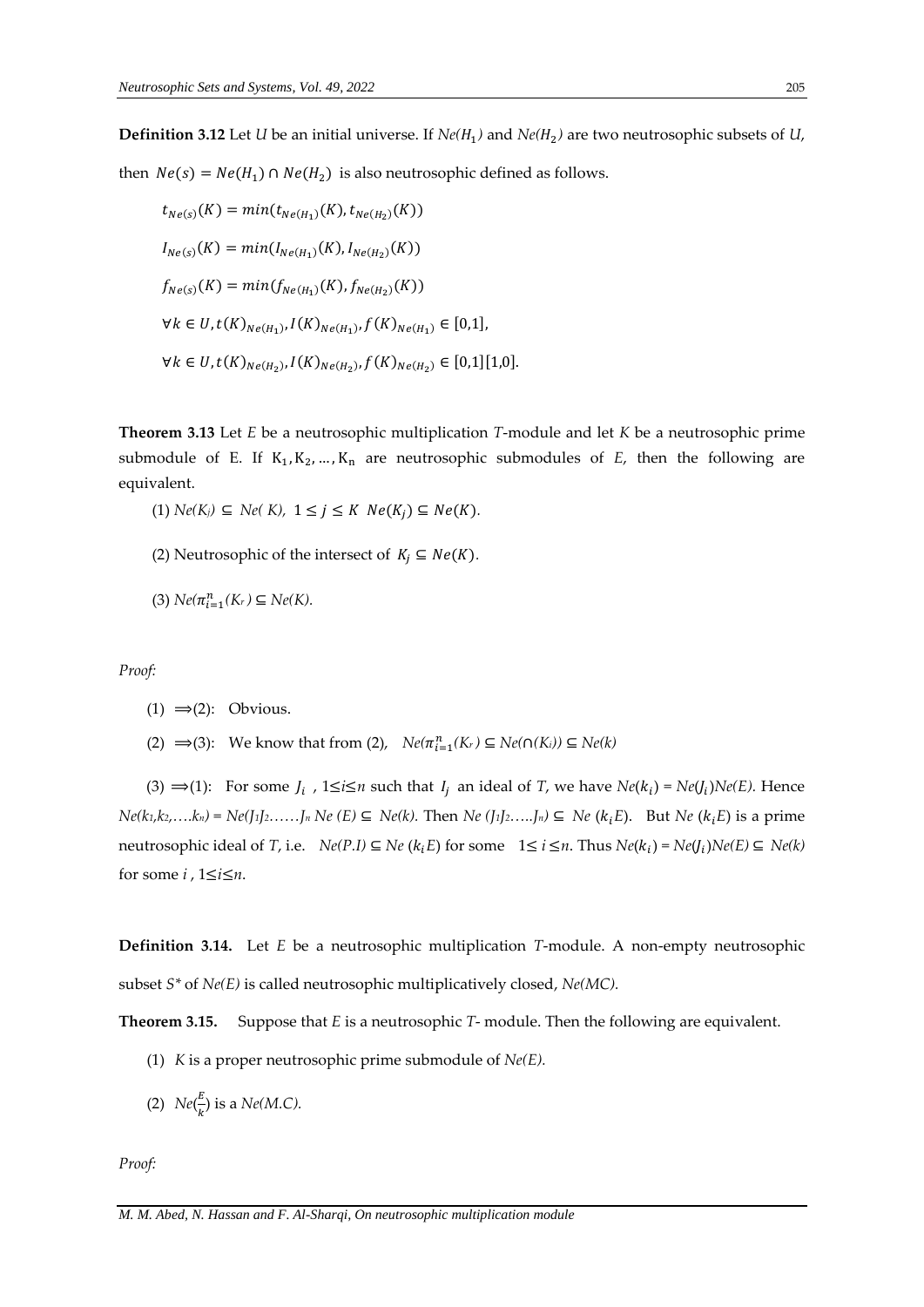Suppose that condition (1) is true. Let  $m_1$ ,  $m_2 \in Ne(\frac{E}{h})$  $\frac{2}{k}$ ). From condition (1), we have *k* is a neutrosophic prime submodule and *m*<sub>1</sub>*, m*<sub>2</sub> ⊄ *Ne*(*k*). So *m*<sub>1</sub>*, m*<sub>2</sub>∩*Ne*( $\frac{E}{b}$  $\frac{E}{k}$ )  $\neq \emptyset$ .

Now suppose that condition (2) is true. Let  $m_1$ ,  $m_2 \notin Ne(k)$ . Hence  $m_1$ , $m_2 \in Ne(\frac{k}{k})$  $\frac{E}{k}$ ). But  $Ne(\frac{E}{k})$  $\frac{2}{k}$ ) is a

*Ne(M.C)*, *m1,m<sup>2</sup>* ∩ *Ne*(  $\frac{\mu}{k}$   $\neq$   $\emptyset$ . Thus  $m_1, m_2 \notin Ne(k)$  (see[10]).

# **4. Conclusion**

Neutrosophic module is one of many important concepts in module theory. In this paper we have defined neutrosophic multiplication *T*-module as an algebraic structure. Some basic properties have been introduced. It has been shown that if a neutrosophic Artinian multiplication module is a neutrosophic cyclic, then it is a neutrosophic finitely generated. The main result is if *E* is a neutrosophic divisible module over neutrosophic integral domain, then *E* is a neutrosophic multiplication module if and only if *E* is a neutrosophic cyclic module. Our future research is to further develop more types of neutrosophic multiplication modules, such as those on Q-fuzzy [17-20], Q-neutrosophic [21-28], soft intuitionistic [29], multiparameterized soft set [30], vague soft set [31-32], neutrosophic bipolar [33], neutrosophic cubic [34] and to be used in neurogenetic algorithms [35], numerical analysis for root convergence [36-41] interval complex neutrosophic [42,43] and some algebraic structures [44-46].

**Funding:** This research received no external funding

**Conflicts of Interest:** The authors declare no conflict of interest.

#### **References**

- [1] Smarandache F. A Unifying Field in Logics: Neutrosophic Logic. Neutrosophy, Neutrosophic Set, Neutrosophic Probability, American Research Press*:* Rehoboth, NM, 1999.
- [2] Zadeh L. A. Fuzzy sets, *Inform. Control*, 1965; **8**, pp. 338-353.
- [3] Komjáth P.; Totik V. Problems and Theorems in Classical Set Theory, Springer: New York, 2006.
- [4] Atanassov K. Intuitionistic fuzzy sets, *Fuzzy Sets Syst*.,1986; **20**, pp.87-96.
- [5] Abed. M. M., Al-Sharqi F., Zail, S. H. A certain conditions on some rings give pp. Ring. *J. Phys. Conf. Ser.*, **2021**, *1818*, 012068.
- [6] Abed, M. M., Al-Sharqi, F., Mhassin, A.A. Study fractional ideals over some domains. *AIP Conf. Proc.,* **2019**, *2138*, 030001.
- [7] Abed, M. M., Al-Sharqi, F. Classical Artinian module and related topics. *J. Phys. Conf. Ser.*, **2018**, *1003***,** 012065.
- [8] Talak A. F; Abed M.M. P-(S. P) submodules and c1 (extending) modules. *J. Phys. Conf. Ser.*, **2021**, 1804, 012083.
- [9] Hammad F.N; Abed M.M. A new results of injective module with divisible property. *J. Phys. Conf. Ser.*, **2021**; 1818, 012168.
- [10] Abed M.M. A new view of closed-CS-module, *Italian J. Pure Appl. Math.*, **2020**, 43, pp. 65-72.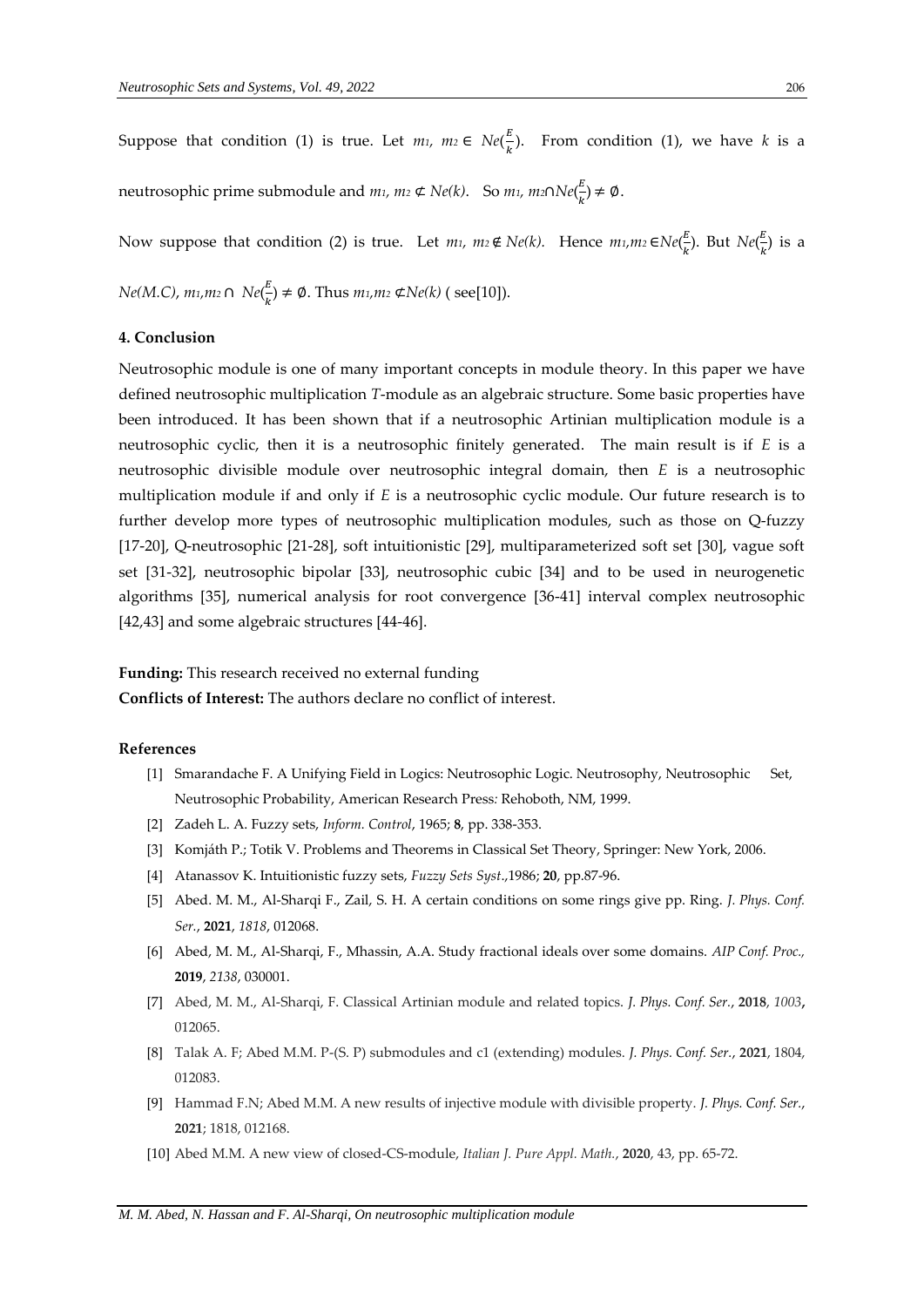- [11] Agboola A.A.A; Akwu A.O; Oyebo Y.T. Neutrosophic groups and subgroups, *Int. J. Mathematical Combinatorics,* 2012; **3,** pp. 1-9[,](http://fs.unm.edu/IJMC/Articles.htm) [http://fs.unm.edu/IJMC/Articles.htm.](http://fs.unm.edu/IJMC/Articles.htm)
- [12] Kasch, F. Modules and Rings, Academic Press: New York, 1982.
- [13] Olgun N.; Khatib A. Neutrosophic modules, *Journal of Biostatistics and Biometric Applications*, **2018**, 3(3), 306.
- [14] Hasan S; Mohammed A. n-Refined neutrosophic modules, *Neutrosophic Sets and Systems*, 2020; **36**, pp. 1-11.
- [15] Binu R.; Paul I. Some characterizations of neutrosophic submodules of an R-module, *Applied Mathematics and Nonlinear Sciences*, 2020; pp. 1-14[, https://doi.org/10.2478/amns.2020.2.00078.](https://doi.org/10.2478/amns.2020.2.00078)
- [16] Ameri R. On the prime submodules of multiplicative modules, *Int. J. Math. and Math. Sci.*, 2003; **27**, pp. 1715-1725.
- [17] Adam F; Hassan N. Q-fuzzy soft set, *Appl. Math. Sci.*, 2014; **8** (174), pp. 8689-8695.
- [18] Adam F; Hassan N. Operations on Q-fuzzy soft set, *Appl. Math. Sci.*, 2014; **8** (174), pp. 8697-8701.
- [19] Adam F; Hassan N. Properties on the multi Q-fuzzy soft matrix, *AIP Conf. Proc.*, 2014; **1614**, pp. 834-839.
- [20] Adam F; Hassan N. Q-fuzzy soft matrix and its application, *AIP Conf. Proc.*, 2014; **1602**, pp. 772-778.
- [21] Qamar M.A; Hassan N. Q-neutrosophic soft relation and its application in decision making, *Entropy*, 2018; **20** (3), 172.
- [22] Qamar M.A; Hassan N. Entropy, measures of distance and similarity of Q-Neutrosophic soft sets and some applications, *Entropy*, 2018; **20** (9), 672.
- [23] Qamar M.A; Hassan N. Generalized Q-neutrosophic soft expert set for decision under uncertainty, *Symmetry*, 2018; **10** (11), 621.
- [24] Qamar M.A; Hassan N. An approach toward a Q-neutrosophic soft set and its application in decision making, *Symmetry*, 2019; **11** (2), 139.
- [25] Qamar M.A; Hassan N. Characterizations of group theory under Q-neutrosophic soft environment, *Neutrosophic Sets and Systems*, 2019; **27**, pp. 114-130.
- [26] Qamar M.A; Hassan N. On Q-neutrosophic subring, *Journal of Physics: Conference Series*, 2019; **1212 (1)**, 012018.
- [27] Qamar M.A; Ahmad A.G; Hassan N. An approach to Q-neutrosophic soft rings, *AIMS Mathematics*, 2019; **4**(4), pp. 1291–1306.
- [28] Qamar M.A; Ahmad A.G; Hassan N. On Q-neutrosophic soft fields, *Neutrosophic Sets and Systems*, 2020; **32**, pp. 80-93.
- [29] Alhazaymeh K; Halim S.A; Salleh A.R; Hassan, N. Soft intuitionistic fuzzy sets, *Appl. Math. Sci.*, 2012; **6** (54), pp. 2669-2680.
- [30] Salleh A.R; Alkhazaleh S; Hassan, N; Ahmad A.G. Multiparameterized soft set, *Journal of Mathematics and Statistics*, 2012; **8** (1), pp. 92-97.
- [31] Alhazaymeh K; Hassan, N. Vague soft set relations and functions, *J. Intell. Fuzzy Systems*, 2012; **28** (3), pp. 1205-1212.
- [32] Alhazaymeh K; Hassan, N. Mapping on generalized vague soft expert set, *Int. J. Pure Appl. Math.*, 2014; **93** (3), pp. 369-376.